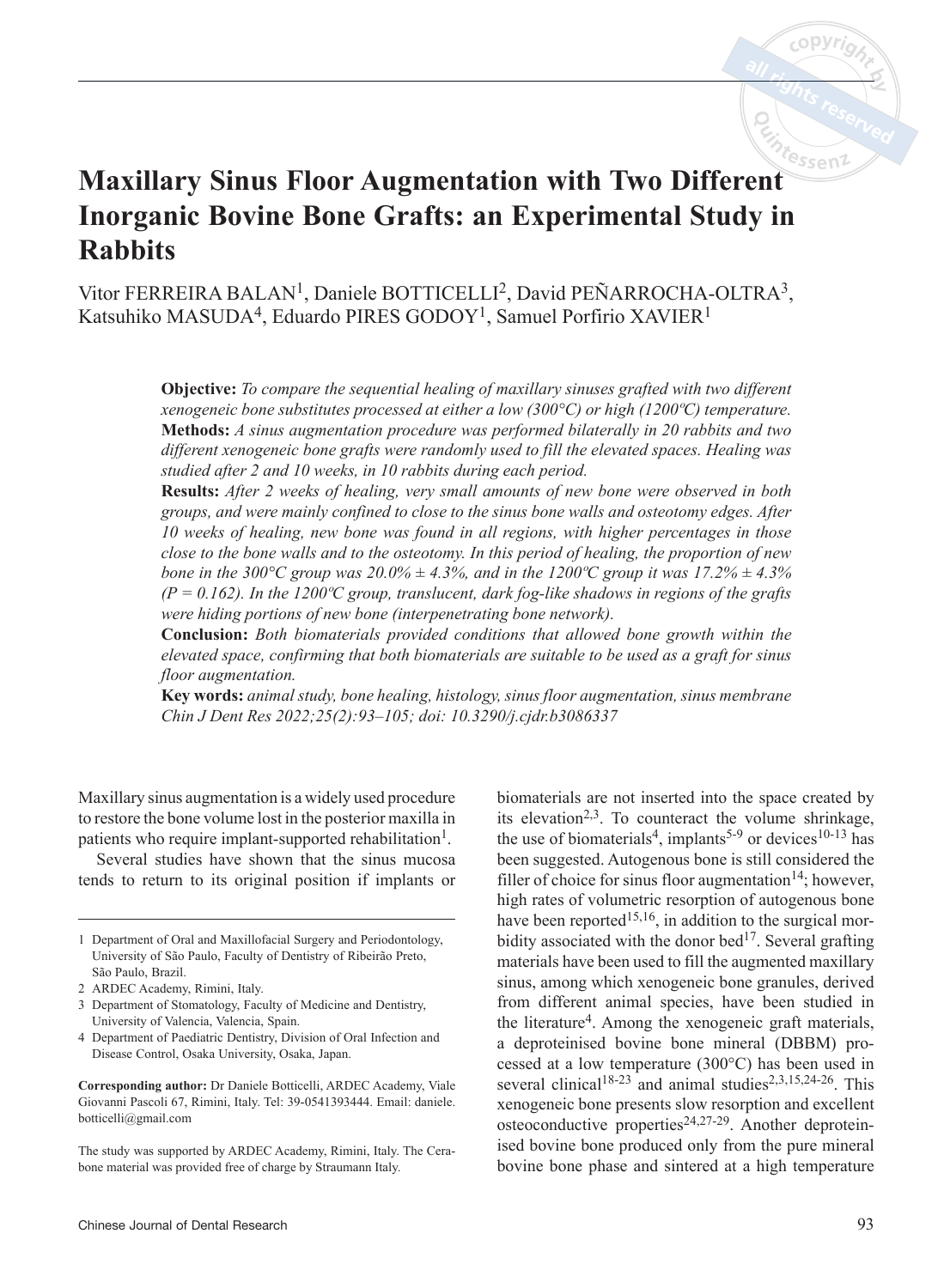$(> 1200^{\circ}$ C) has been used for sinus floor augmentation30-35. This xenogeneic graft has also been employed in animal experiments, using different models and sites such as chambers prepared in skinfolds on the back of hamsters<sup>36</sup>, critical defects in the rabbit ulna<sup>37</sup>, circumferential defects around dental implants in minipigs<sup>38</sup> or critical-size calvarium defects in albino rats<sup>39</sup>. An animal model using rabbits for maxillary sinus augmentation surgery has been shown to be the most appropriate for experiments, mainly due to its similarity to the human anatomy; both have wide and accessible cavity, well-defined ostium and a mucociliary system with the same characteristics $40,41$ .

A comparative clinical study of Bio-Oss (Geistlich, Wolhusen, Switzerland) and Cerabone (Botiss Biomaterials, Zossen, Germany) used in maxillary sinus augmentation surgery found that Cerabone had larger particles (1:2.7) and a less intense gradual release of calcium ions $30$ . Moreover, in a radiographic evaluation conducted after 4 years, a more pronounced volumetric loss was observed for Bio-Oss compared to Cerabone30. An in vitro study reported a higher level of hydrophilicity for Cerabone compared to Bio-Oss<sup>42</sup>.

In histological analyses, maxillary sinuses of rabbits filled with DBBM presented a good amount of newly formed bone, providing maintenance of the space created within the elevated area<sup> $2,3,24$ </sup>. There are no reports in the literature involving maxillary sinus augmentation in animals that compared the results of healing using Bio-Oss and Cerabone as fillers. Thus, the aim of the present study was to compare the sequential healing of maxillary sinuses grafted with two different xenogeneic bone substitutes processed at either a low or high temperature.

# **Materials and methods**

## *Ethical statements*

The experimental protocol was approved by the Ethical Committee of the Faculty of Dentistry of Ribeirão Preto, University of São Paulo, São Paulo, Brazil on 8 April 2019 (protocol #2019.1.113.58.1). The article was written according to the Animal Research: Reporting of In Vivo Experiments (ARRIVE) guidelines. The Brazilian rules for animal care were followed strictly.

# *Animal sample*

A total of 20 adult male New Zealand white rabbits weighing approximately 3.5 to 4.0 kg and aged 5 to 6 months were used in the present study following a previously published methodology<sup>43</sup>.

# *Study design and sample calculation*

A randomised split-mouth design was used to eliminate interferences between subjects in the same group. Sinus augmentation was performed bilaterally and two different bovine xenogeneic bone materials, sintered at 300ºC (Bio-Oss group) or 1200ºC (Cerabone group), were used to fill the two augmented spaces. Two healing periods were analysed, namely 2 and 10 weeks, with 10 animals each period.

The sample size was determined considering data from a previous study available at the time of sample size calculation<sup>28</sup>, applying alpha = 0.05, power =  $0.8$ and a correlation between measures of 0.5. Thus, for this configuration, the sample size was 10 animals per group (two groups,  $n = 10$ ) to enable the authors to find statistical significance between the experimental groups.

# *Biomaterials*

Bio-Oss is a DBBM with sinterisation at 300º, porosity of  $75\%$  to  $80\%$ , pores of 20 to 200  $\mu$ m and a mean particle size of  $0.5$  to  $1.0$  mm<sup>44</sup>. Cerabone, meanwhile, is formed completely by hydroxyapatite from bovine cancellous bone, with sinterisation at 1200°C, porosity of  $65\%$  to  $80\%$ , pores of  $600$  to  $900 \mu m$  and a mean particle size of  $0.5$  to  $1.0$  mm<sup>44</sup>.

## *Randomisation and allocation concealment*

Randomisation between groups and periods of healing was performed electronically (randomization.com) by an author who was not involved in the selection and handling of animals and/or surgical procedures (SPX) on 5 May 2019. The treatment allocations were secured in opaque sealed envelopes and revealed to the surgeon (VFB) immediately after completion of the osteotomy and sinus mucosa elevation.

# *Surgical procedures*

The surgical procedures were performed by one expert surgeon (VFB), preceded by injection of acepromazine maleate (1.0 mg/kg; Acepran, Vetnil, Louveira, SP, Brazil), xylazine (3.0 mg/kg; Dopaser, Hertape Calier, Juatuba, MG, Brazil) and ketamine hydrochloride (50 mg/kg: Ketamin Agener, União Química Farmacêutica Nacional, Embu-Guaçú, São Paulo, Brazil). Through an incision in the nasal dorsum, the nasal bone was exposed, and osteotomies were created bilaterally to the naso-incisal suture (Fig 1a). The sinus mucosa was elevated and the subantral spaces were randomly filled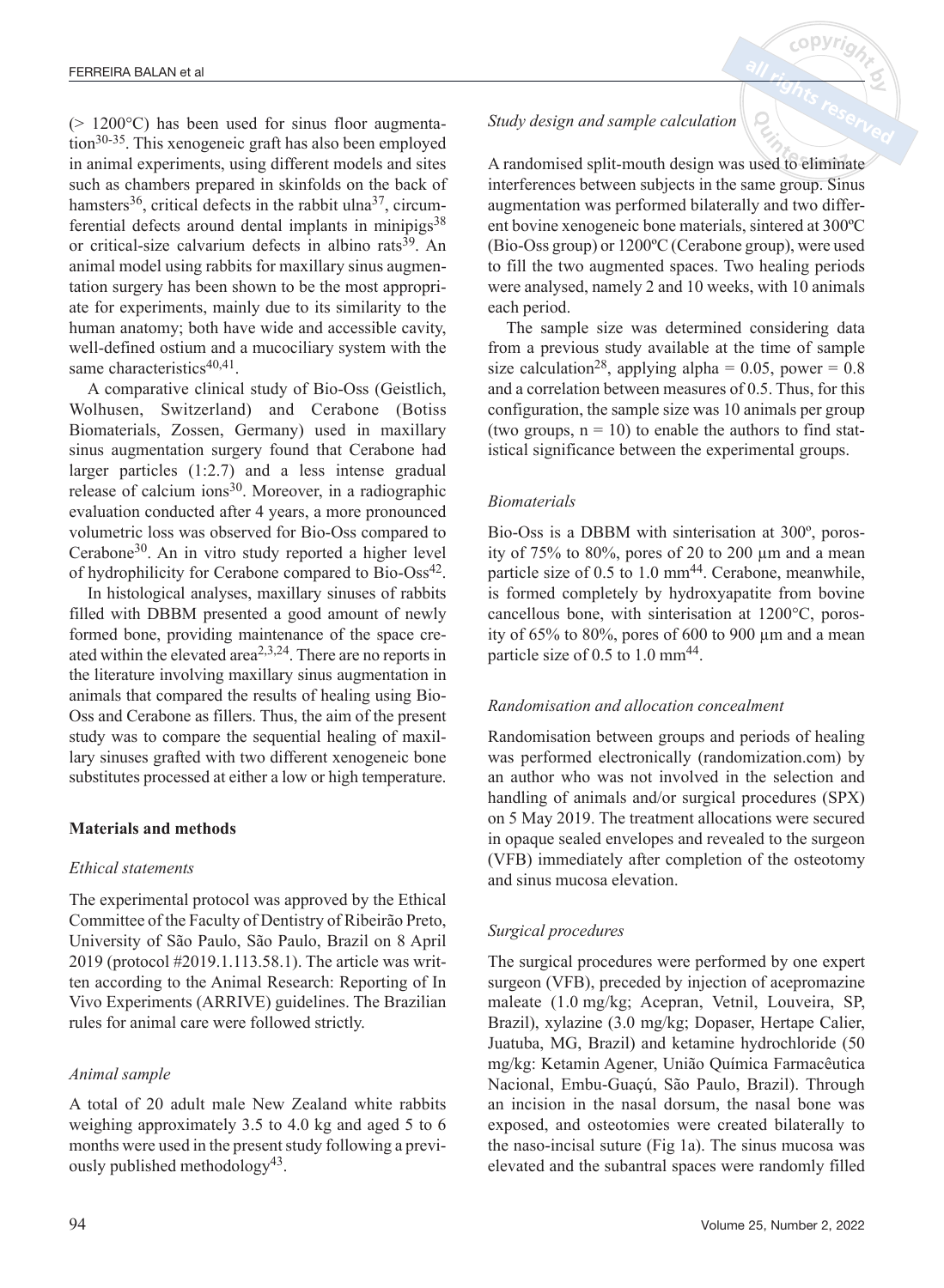

Fig 1 Clinical view of the nasal dorsum and the two osteotomies lateral to the naso-incisal suture. (a) Both osteotomies prepared; a small screw was placed in the naso-incisal suture between the centres of the osteotomies to assist the subsequent histological processing; (b) xenogeneic bone grafts placed within the elevated space: Cerabone on the left and Bio-Oss on the right; (c) collagen membranes placed on the osteotomies.

with similar amounts of the two biomaterials (Fig 1b). The osteotomies were subsequently covered using a collagen membrane (Bio-Gide, Geistlich; Fig 1c), and the wounds were closed with sutures.

#### *Maintenance care*

The animals were housed in individual cages placed in climatised rooms with access to food and water ad libitum. The biological functions and the wounds were monitored by veterinarians over the whole period of the experiment.

## *Euthanasia*

The rabbits were first anaesthetised following similar procedure exposed above and then euthanised in a closed transparent acrylic box containing gas carbon dioxide  $(CO<sub>2</sub>)$ . The region of interest was harvested and fixed in 10% formaldehyde.

## *Microcomputed tomography (microCT) evaluations*

A 1172 microcomputed tomography (microCT) system (Bruker, Kontich, Belgium) was used to take microCT scans of the specimens. The parameters used were 9.92 μm isotropic pixel, 60 KV/165, 134 μA, filter Al 0.5 mm, exposure time 596 ms, rotation step 0.4 degrees, frame average 4, and random movement 10. The analyses were performed using DataViewer (Bruker).

## *Histological preparation*

Precision cutting/grinding equipment (Exakt, Apparatebau, Norderstedt, Germany) was used to prepare two histological slides from each biopsy specimen after dehydration, inclusion in resin (LR White Hard Grid, London Resin, Berkshire, UK) and polymerisation. The small screw placed in the naso-incisal suture was used as a reference. The two slides were stained with either toluidine blue or Stevenel's blue and alizarin red.

FERREIRA BALAN et a

#### *Histometric evaluations*

Photomicrographs were taken under the microscope (Leica DMLB, Wetzlar, Germany) using a digital camera (Digital Sight DS-2Mv, Nikon, Tokyo, Japan).

The following regions were analysed within the elevated space (Fig 2): medial bone wall (M), lateral bone wall (L), sub-sinus region (S), central area (C) and osteotomy region (A).

A grid of 80 squares was superimposed on the images of the histological slides using the software Image J 1.50i (National Institutes of Health, Bethesda, MD, USA) and a point-counting procedure at  $100 \times$ magnification was adopted for morphometric measurements<sup>45</sup>. New bone (not covered by graft shadows), interpenetrating bone network (IBN; see-through bone graft in the Cerabone group) and residual xenogeneic bone were assessed. Total bone was calculated as the sum of new bone and IBN. Percentages were calculated with respect to the total area of the region evaluated and a mean value was obtained for the five regions. Before taking the measurements, calibration with another expert examiner (SPX) was performed until an interclass correlation coefficient  $k > 0.9$  was achieved for tissue recognition.

#### *Data analysis*

The primary variable was the mean total bone percentage in the full elevated space. The data from the various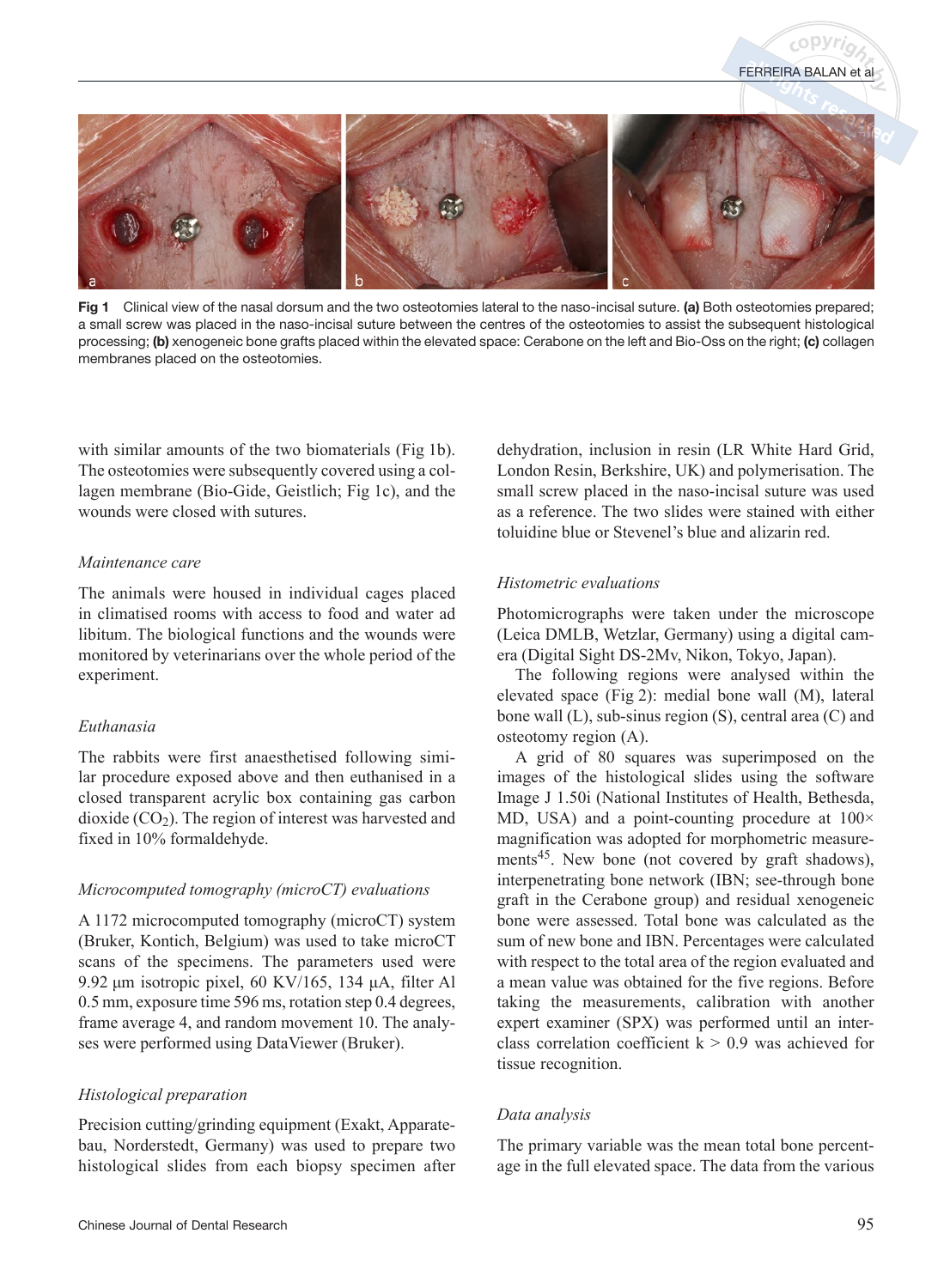

Fig 2 References scheme. Five regions of the sinus were identified: the osteotomy region (A), the central area of the graft (C), the sub-sinus region, subjacent to the sinus mucosa (S), and the regions close to the medial (M) and lateral bone walls (L).



 $c$  op  $Vr$ 

Fig 3 Photomicrographs of ground sections of Cerabone sites after 10 weeks of healing. Note the translucent dark foglike shadow regions that, after increasing the light intensity, revealed new bone (IBN). (a and c) Normal light intensity; (b and d) high light intensity. The white asterisks indicate examples of IBN regions.

regions were used to establish a more detailed description of bone formation.

Prism 9.1.1 (GraphPad Software, San Diego, CA, USA) was used for statistical analyses. The normal distribution of the variables was assessed with a Shapiro-Wilk test for both paired and unpaired variables. Either a paired *t* test or a Wilcoxon test was used to evaluate the differences between the Bio-Oss and Cerabone groups. Differences between the two healing periods were evaluated using either an unpaired *t* test or a Mann-Whitney test.

A Spearman two-tailed correlation coefficient was applied to measure the strength of the correlation between the outcomes of the histological and microCT analyses. GraphPad Prism 9.1.1 was used. The correlation coefficient and *P* values were reported. *P* < 0.05 was considered statistically significant.

The tables listed mean values, standard deviations, *P* values, medians and 25% and 75% percentiles, whereas in the text only mean values were reported.

## **Results**

#### *Descriptive histological evaluation*

In the histological analysis, the surface of the biomaterial was well defined for the Bio-Oss granules whereas for Cerabone, translucent dark fog-like shadows gave

the granules an undefined periphery. In some instances, especially at the 10-week period, these shadows hid the presence of new bone that was unveiled when light intensity was increased when the photomicrographs were taken under the microscope (IBN; Figs 3a to d). After 2 weeks of healing, very small amounts of new bone were observed in both groups, mainly confined to close to the sinus bone walls and osteotomy edges, whereas the other regions were practically devoid of new bone (Figs 4a and b). The graft material occupied almost half of the elevated space.

Ridges of new bone sprouting from the sinus bone walls towards the centre of the elevated space incorporated the nearest granules in both the Cerabone (Fig 5a) and Bio-Oss (Fig 5b) groups. The granules furthest from the bone walls were instead surrounded by soft tissue, presenting a dense layer of fibroblast-like cells disposed along the graft surface. Some osteoclastlike cells were also seen on the surface of both biomaterials (Figs 5a and b). The osteotomy was still covered by the collagen membrane (Figs 4a and b) involved in degradation processes. New bone was forming from the edges of the osteotomies, aiming to close the defect (Figs 5c and d). A few granules were found in some specimens beyond the osteotomy in both groups.

After 10 weeks of healing, new bone was found in all regions, with higher percentages recorded in regions close to the bone walls and the osteotomy (Figs 6a and b). The granules presented a higher grade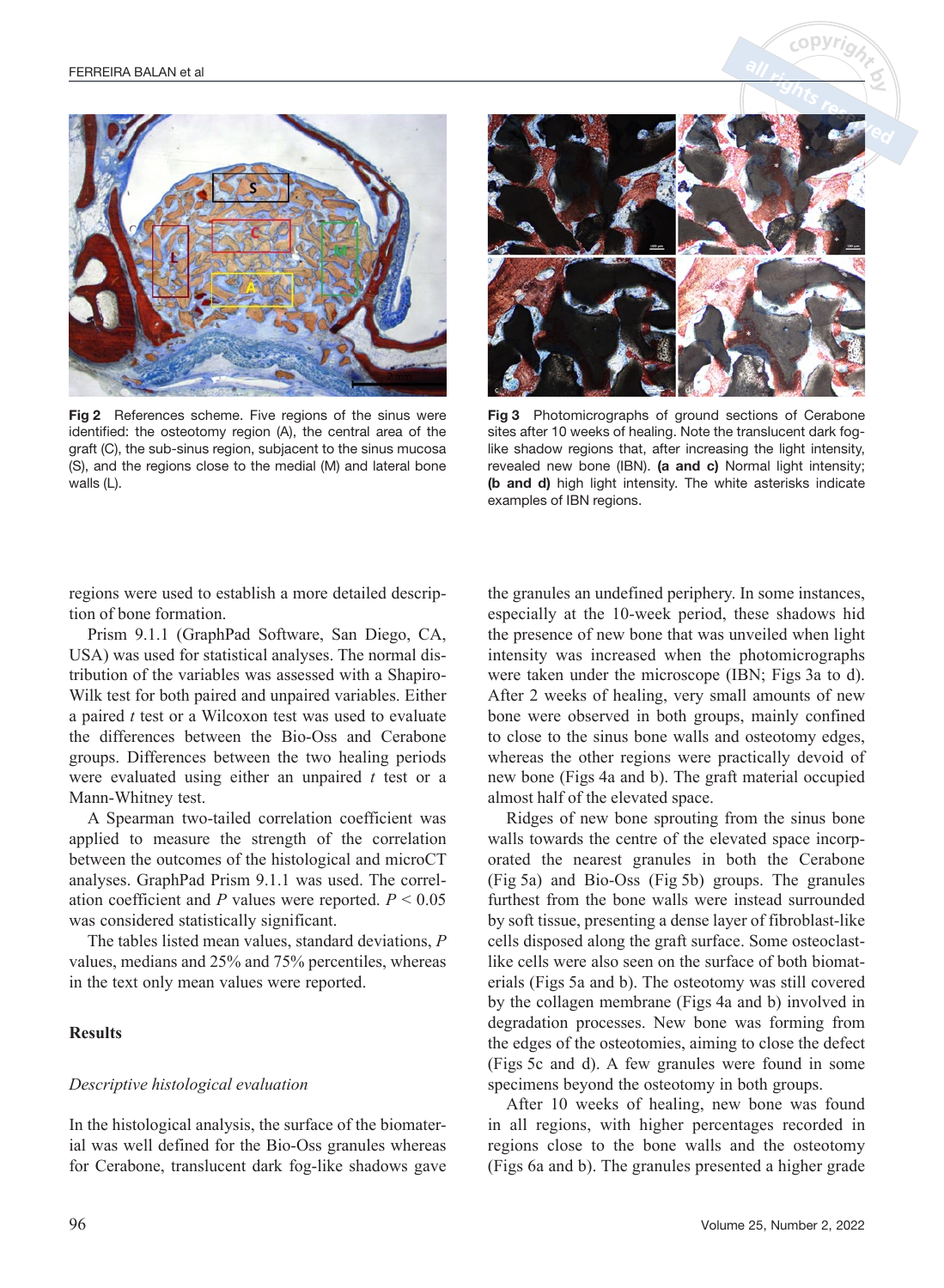

Fig 4 Photomicrographs of ground sections after 2 weeks of healing. (a) Cerabone site; (b) Bio-Oss site. Stevenel's blue and alizarin red staining were used. The yellow arrows indicate new bone forming from the mesial bone walls of the sinus on both sides.

Fig 5 Photomicrographs of ground sections after 2 weeks of healing. New bone formed from the bone walls surrounded the closest (a) Cerabone and (b) Bio-Oss granules. New bone forming from the osteotomy edge at the (c) Cerabone and (d) Bio-Oss sites. (a and b) Stevenel's blue and alizarin red staining; (c and d) toluidine blue staining. The yellow arrows indicate new bone, the yellow asterisks mark old parent bone, the red asterisks show biomaterial and the red arrows indicate osteoclasts.



Fig 6 Photomicrographs of ground sections after 10 weeks of healing. New bone was found in all regions examined at both (a) Cerabone and (b) Bio-Oss sites. Stevenel's blue and alizarin red staining were used.



of incorporation into newly formed bone compared to the previous healing period (Figs 7a and d). The regions subjacent to the sinus mucosa presented the lowest amounts of new bone. Most of the osteotomies were closed by newly formed bone with signs of remodelling. The degradation of the collagen membrane was not completed yet (Figs 6a and b). Some granules were found beyond the osteotomy and several perforations of the sinus mucosa were observed for both biomaterials.

#### *Histometric evaluation*

After 2 weeks of healing (Table 1), IBN was almost absent such that both new bone and total bone fractions were 0.7% and 0.3% for the Bio-Oss and Cerabone groups, respectively  $(P = 0.098)$ . The residual graft fraction was 43.4% for the Bio-Oss group and 48.8% for the Cerabone group  $(P = 0.037)$ .

New bone was mostly located close to the sinus bone walls (Table 2). A slight tendency towards higher bone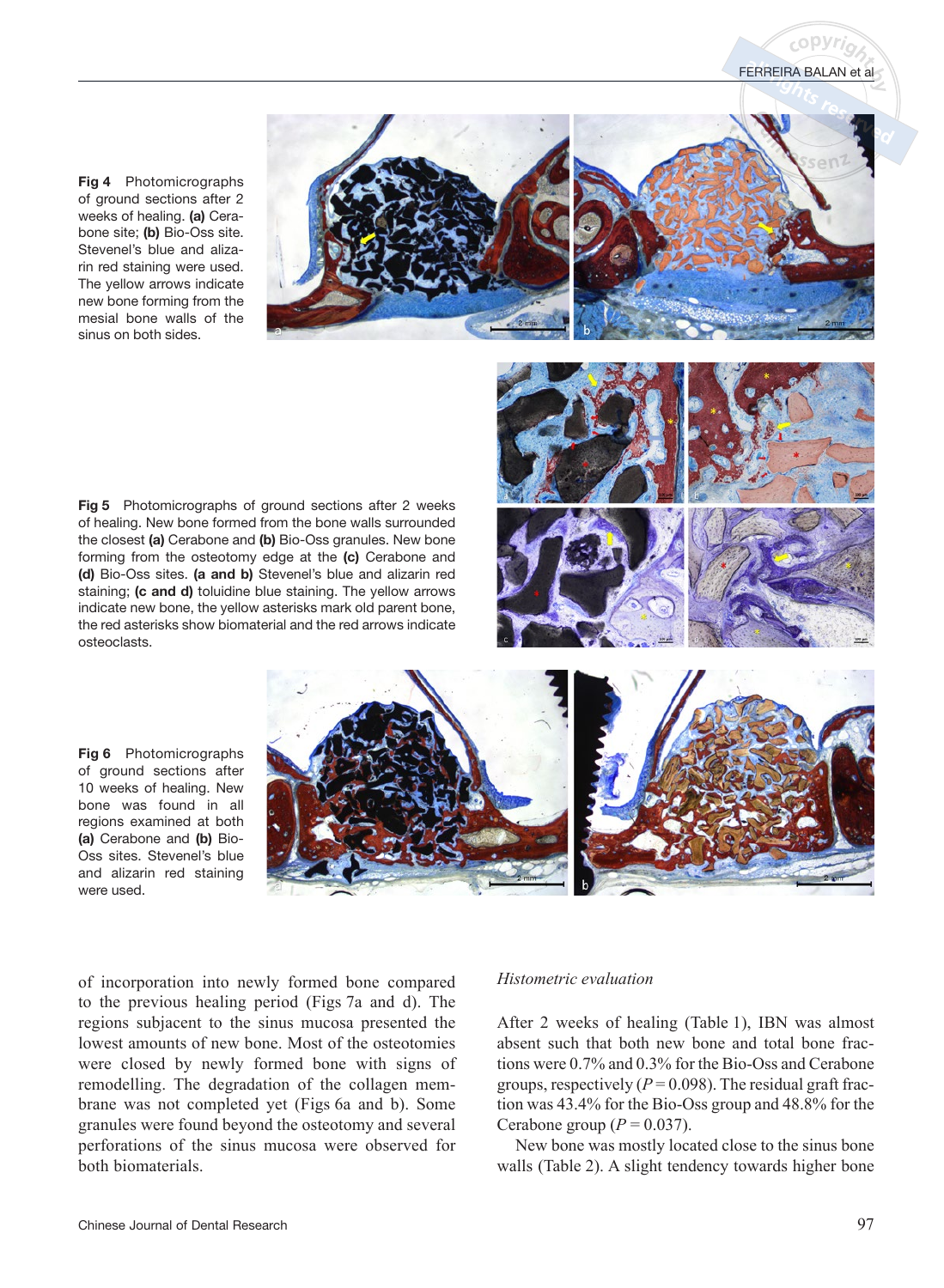



Fig 7 Photomicrographs of ground sections after 10 weeks of healing. New bone incorporated the granules of both biomaterials and formed bridges that interconnected the granules. (a and c) Cerabone and (b and d) Bio-Oss granules. (a and b) Stevenel's blue and alizarin red staining; (c and d) toluidine blue staining.

formation was seen in the Bio-Oss group compared to the Cerabone group in all regions. The submucosa region was virtually devoid of new bone in both groups. None of the differences between groups were statistically significant considering the various regions.

After 10 weeks of healing (Table 1), small fractions of IBN were found in the Cerabone group (1.3%). Total bone was found in proportions of 20.0% in the Bio-Oss group, and 17.2% in the Cerabone group  $(P = 0.162)$ .

Table 1 Percentage of new bone and graft remnants within the full elevated area.

The residual graft decreased with respect to the previous healing period to  $36.4\%$  and  $35.3\%$  ( $P = 0.846$ ) in the Bio-Oss and Cerabone groups, respectively (Fig 8). In both groups, the differences between periods in total bone and residual graft percentages were statistically significant ( $P < 0.05$ ).

In both groups, the regions presenting the greatest amount of new bone were those close to the window, followed by those close to the sinus bone walls

|          | Time point Grafting material New bone, % |                |                                                                                 |       | IBN, %        |               |           |  |
|----------|------------------------------------------|----------------|---------------------------------------------------------------------------------|-------|---------------|---------------|-----------|--|
|          |                                          |                | Mean $\pm$ SD   Median (25%; 75%)   P value   Mean $\pm$ SD   Median (25%; 75%) |       |               |               | $P$ value |  |
| 2 weeks  | Bio-Oss                                  | $0.7 \pm 0.8$  | 0.4(0.2; 0.6)                                                                   | 0.098 | $0.0 \pm 0.0$ | 0.0(0.0; 0.0) |           |  |
|          | Cerabone                                 | $0.3 \pm 0.2$  | $\vert 0.3 \vert (0.1; 0.4) \vert$                                              |       | $0.0 \pm 0.1$ | 0.0(0.0; 0.0) |           |  |
| 10 weeks | <b>Bio-Oss</b>                           | $20.0 \pm 4.3$ | 21.4(18.1; 22.1)                                                                | 0.041 | $0.0 \pm 0.0$ | 0.0(0.0; 0.0) |           |  |
|          | Cerabone                                 | $15.8 \pm 4.0$ | 14.5(13.8; 19.6)                                                                |       | $1.3\pm0.6$   | 1.5(1.2; 1.5) |           |  |

 $P < 0.05$ .

Table 2 Total bone percentages after 2 weeks of healing. The various regions of the augmented area were evaluated.

|                                    | <b>Grafting Full augmented area</b> |                |         | <b>Next-to-window</b> |                        |       | Central                                       |                |           |  |
|------------------------------------|-------------------------------------|----------------|---------|-----------------------|------------------------|-------|-----------------------------------------------|----------------|-----------|--|
|                                    | material $Mean \pm SD$ Median       |                | P value | Mean $\pm$ SD Median  |                        |       | P value $\blacksquare$ Mean $\pm$ SD   Median |                | $P$ value |  |
|                                    |                                     | $(25\%; 75\%)$ |         |                       | $(25\%; 75\%)$         |       |                                               | $(25\%; 75\%)$ |           |  |
| Bio-Oss                            | $0.7 \pm 0.8$                       | 0.4(0.2; 0.6)  | 0.159   | $0.3 \pm 0.5$         | $\vert$ 0.0 (0.0; 0.4) | 0.250 | $0.3 \pm 0.8$                                 | 0.0(0.0; 0.0)  | 0.750     |  |
| Cerabone $\vert 0.3 \pm 0.3 \vert$ |                                     | 0.3(0.1; 0.5)  |         | $0.0 \pm 0.0$         | $\vert 0.0$ (0.0; 0.0) |       | $0.1 \pm 0.1$                                 | 0.0(0.0; 0.0)  |           |  |

Table 3 Percentage of new bone after 10 weeks of healing. The various regions of the augmented area were assessed.

| Grafting Full elevated area           |                                                   |           | Next-to-window   |                                                     |                    | <b>Central</b> |                                                  |         |  |
|---------------------------------------|---------------------------------------------------|-----------|------------------|-----------------------------------------------------|--------------------|----------------|--------------------------------------------------|---------|--|
| material Mean ± SD Median             |                                                   | P value l | lean ± SD Median |                                                     | <b>P</b> value Tw. |                | $m$ ean $\pm$ SD Median                          | P value |  |
|                                       | $(25\%; 75\%)$                                    |           |                  | $(25\%; 75\%)$                                      |                    |                | $(25\%; 75\%)$                                   |         |  |
| Bio-Oss $\left  20.0 \pm 4.3 \right $ | $\frac{21.4(18.1; 22.1)}{22.4(16.1; 24.1)}$ 0.162 |           | $131.5 \pm 8.1$  | $\frac{32.4 (28.0; 33.7)}{22.2 (21.2; 21.2)}$ 0.018 |                    | $13.8 \pm 8.3$ | $\frac{13.4 (7.8; 21.6)}{3.8 (2.8; 15.8)}$ 0.585 |         |  |
| Cerabone $17.2 \pm 4.3$               | 15.8(14.1; 21.1)                                  |           | $21.9 \pm 7.8$   | 22.9(21.0; 24.6)                                    |                    | $12.2 \pm 5.1$ | 12.8(8.6; 15.3)                                  |         |  |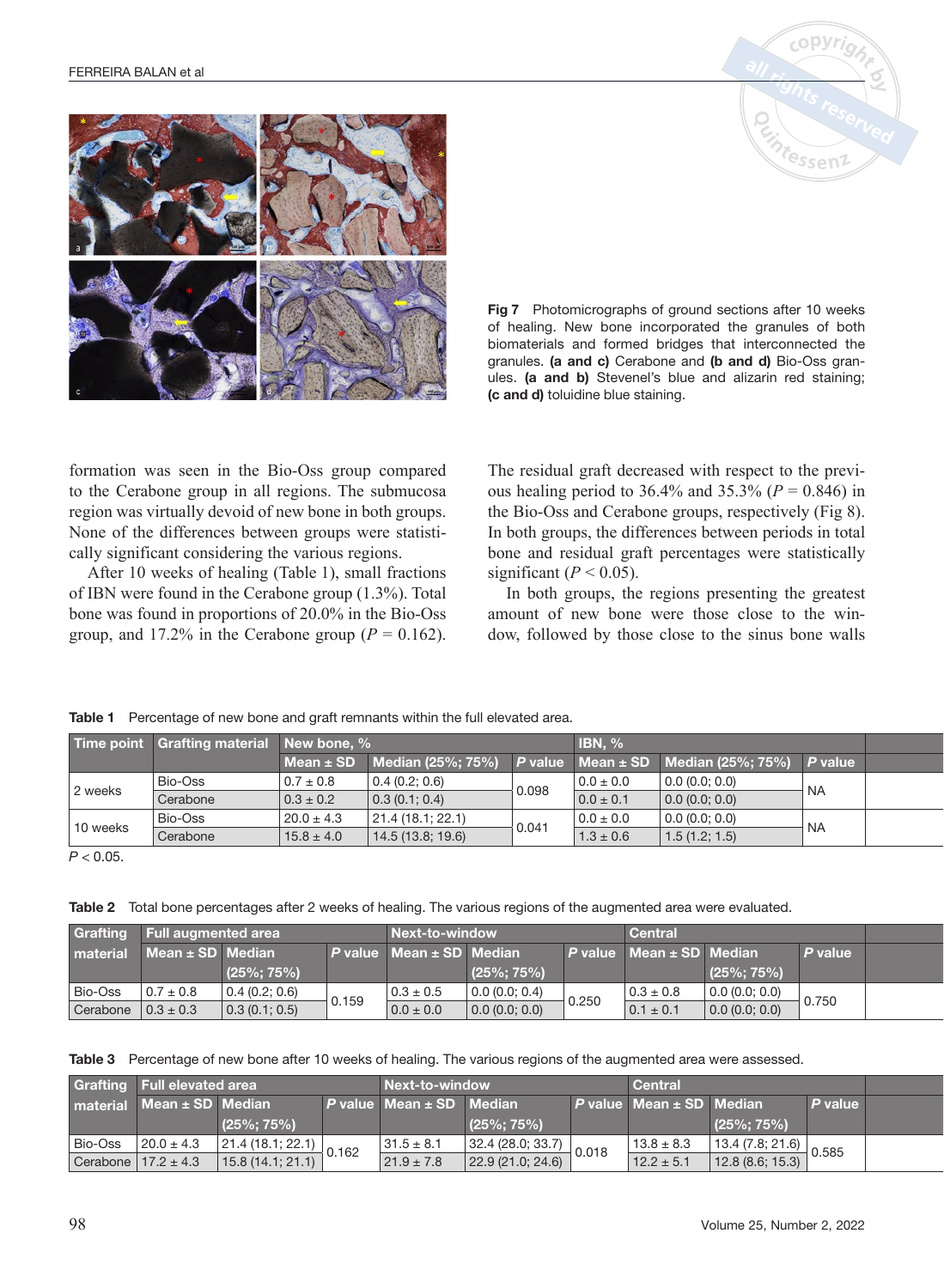



(Table 3). In these regions, the total bone percentage was higher in the Bio-Oss group; however, only the difference at the next-to-window wall region was statistically significant  $(P = 0.018)$ . The lowest percentage of new bone was found in the submucosa regions, followed by the central region.

## *microCT evaluation*

The evaluation was performed at two different thresholds of grey levels to identify bone tissue from xenogeneic bone graft, namely 60 to 80 and 70 to 100. After 2 weeks of healing (Figs 9a to c), the tissue vol-

**copyri** 

| Total bone, %  |                              |         | Residual graft, % |                   |         |  |
|----------------|------------------------------|---------|-------------------|-------------------|---------|--|
| Mean $\pm$ SD  | Median (25%; 75%)            | P value | Mean ± SD         | Median (25%; 75%) | P value |  |
| $0.7 \pm 0.8$  | 0.4(0.2; 0.6)                | 0.159   | $43.4 \pm 6.2$    | 45.6 (40.0; 47.6) |         |  |
| $0.3 \pm 0.3$  | $\vert 0.3 \vert (0.1; 0.5)$ |         | $48.8 \pm 4.3$    | 50.0(49.2; 51.5)  | 0.037   |  |
| $20.0 \pm 4.3$ | 21.4 (18.1; 22.1)            |         | $36.4 \pm 4.3$    | 36.4 (35.0; 38.2) | 0.846   |  |
| $17.2 \pm 4.3$ | 15.8(14.1; 21.1)             | 0.162   | $35.3 \pm 10.5$   | 39.7(33.5; 41.5)  |         |  |

|  | Submucosa     |                        |              | Lateral wall  |                | Medial wa            |                                |                |         |
|--|---------------|------------------------|--------------|---------------|----------------|----------------------|--------------------------------|----------------|---------|
|  | Mean ± SD     | <b>Median</b>          | <b>INTER</b> | $Mean \pm SD$ | <b>Median</b>  | <sup>o</sup> value l | $\mathbf{A}$ ± SD $\mathbf{A}$ | <b>Median</b>  | P value |
|  |               | $(25\%; 75\%)$         |              |               | $(25\%; 75\%)$ |                      |                                | $(25\%; 75\%)$ |         |
|  | $0.0 \pm 0.0$ | 0.0(0.0; 0.0)          | 1.000        | $1.0 \pm 1.2$ | 0.8(0.0; 1.3)  | 0.23                 | $1.7 \pm 2.2$                  | 0.5(0.1; 2.6)  |         |
|  | $0.0 \pm 0.0$ | $\vert 0.0$ (0.0; 0.0) |              | $0.4 \pm 0.5$ | 0.2(0.0; 0.7)  |                      | $1.0 \pm 1.3$                  | 0.3(0.0; 1.7)  | 0.214   |

|               | <b>Submucosa</b><br><b>Lateral wall</b><br>Mean $\pm$ SD   Median<br><sup>⊃</sup> value ⊺ |       |                 |                   |          | <b>Medial walk</b> |                                  |         |
|---------------|-------------------------------------------------------------------------------------------|-------|-----------------|-------------------|----------|--------------------|----------------------------------|---------|
|               |                                                                                           |       | ⁄lean ±         | <b>SD</b> Median  | P value  | Mean ±             | <b>Median</b>                    | P value |
|               | $(25\%; 75\%)$                                                                            |       |                 | $(25\%; 75\%)$    |          | <b>SD</b>          | $(25\%; 75\%)$                   |         |
| $6.9 \pm 6.1$ | 5.4(3.0; 9.6)                                                                             | 0.112 | $22.1 \pm 10.5$ | 21.2 (15.7; 28.6) | $-0.529$ |                    | $25.7 \pm 6.8$ 27.0 (21.6; 29.1) | 0.242   |
| $9.7 \pm 5.6$ | 11.5(4.7; 13.6)                                                                           |       | $19.4 \pm 8.5$  | 18.6(14.8; 25.4)  |          |                    | $22.6 \pm 8.3$ 24.3 (18.8; 29.7) |         |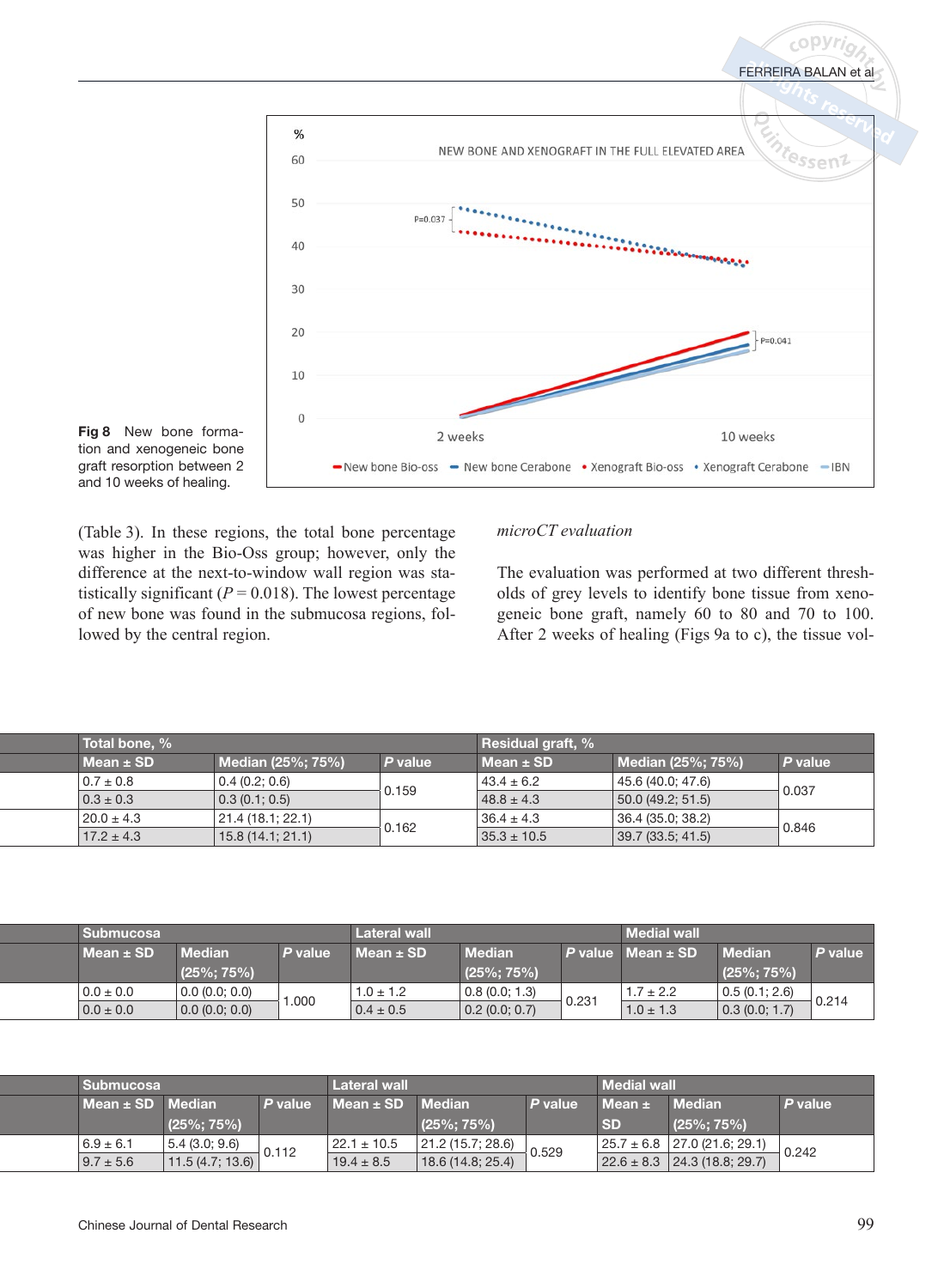

Fig 9 MicroCT 3D images representing healing in the grafted sinus after 2 weeks. (a) Coronal; (b) from the sinus; (c) from the nasal bone. Cerabone grafts are on the left and Bio-Oss grafts are on the right side of the image.





umes of the elevated spaces were  $78.52 \pm 8.89$  mm<sup>3</sup> and  $80.44 \pm 13.12$  mm<sup>3</sup> for the Bio-Oss and Cerabone groups, respectively  $(P = 0.208)$ . The grey level of 60 to 80 yielded  $14.48\% \pm 2.29\%$  and  $9.79\% \pm 1.27\%$ (*P* < 0.0001) of new bone in the Bio-Oss and Cerabone groups, respectively (Fig 10). Applying a grey level of 70 to 100, the respective proportions of new bone were  $20.35\% \pm 3.37\%$  and  $13.60\% \pm 2.09\%$  ( $P < 0.0001$ ).

After 10 weeks of healing (Figs 11a to c), the tissue volumes of the elevated spaces were  $84.49 \pm 9.78$  mm<sup>3</sup> and  $92.96 \pm 12.0$  mm<sup>3</sup> for the Bio-Oss and Cerabone groups, respectively ( $P = 0.057$ ). The grey level of 60 to 80 disclosed  $15.83\% \pm 1.82\%$  and  $12.28\% \pm 0.96\%$ (*P* < 0.0001) of new bone in the Bio-Oss and Cerabone groups, respectively. Applying a grey level of 70 to 100, 24.76%  $\pm$  2.50% was recorded in the Bio-Oss group, and  $20.26\% \pm 1.57\%$  in the Cerabone group  $(P < 0.0001)$ .

# *Correlation between 10-week histological and microCT analyses*

Applying a grey level of 60 to 80 for bone tissue evaluation, a weak positive correlation for the Bio-Oss group  $(0.091; P = 0.811)$  and a weak negative correlation for the Cerabone group  $(-0.333; P = 0.349)$  were found. Using a grey level of 70 to 100, a strong positive correlation for the Bio-Oss group  $(0.709; P = 0.027)$  and a weak positive correlation for the Cerabone group (0.212;  $P = 0.560$ ) were found.

#### **Discussion**

The present study aimed to compare the sequential healing of maxillary sinuses grafted with two different xenogeneic bone substitutes sintered at either a low or high temperature. After 10 weeks of healing, the histological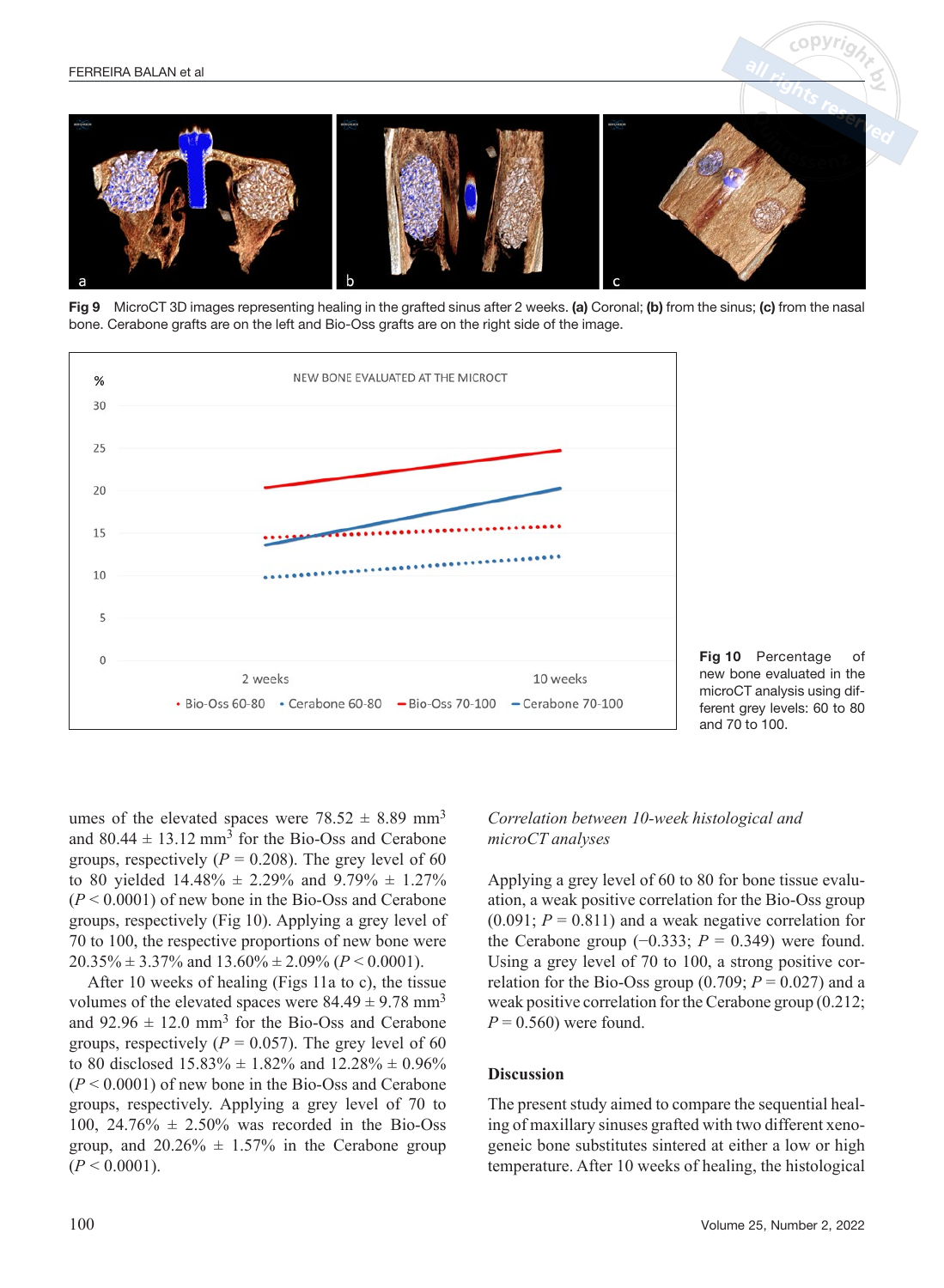

Fig 11 MicroCT 3D images representing healing in the grafted sinus after 10 weeks. (a) Coronal; (b) from the sinus; (c) from the nasal bone. Cerabone grafts are on the left and Bio-Oss grafts are on the right side of the image.

evaluation showed that a tendency towards higher bone formation was found in the Bio-Oss group compared to the Cerabone group; however, the difference was not statistically significant. In both groups, the highest percentages of new bone were observed in the regions close to the bone walls and the osteotomy.

In the Cerabone group, several graft particles presented dark regions with fog-like shadows that hid the hard and soft tissues. These tissues were shown more clearly under the microscope when overexposing the image to the light whereas, when adjusting the focus, no improvement was made in the identification. This method made it possible to identify new bone hidden by the shadows and was illustrated in other articles in which biphasic beta tricalcium phosphate/hydroxyapatite (β-TCP/HA) were used for sinus floor augmentation in sheep<sup>46</sup> and rabbits<sup>47</sup> and recently in human biopsy specimens to unveil bone covered by shadows around Cerabone48. The total amount of bone reported represented the sum of new bone outside the dark shadows and that covered by those shadows (IBN). The structure of the IBN recalled that of an "interpenetrating polymer network"49 and consequently, a similar name was adopted.

After 2 weeks of healing, the percentage of new bone in the full elevated area was  $\leq 1\%$  in both groups. The inclusion of an early period of healing in the analysis of the present study enabled the differences in the regions close to the source of new bone to be evaluated and, at the same time, provided the opportunity to assess dimensional variations over time. After 2 weeks of healing, the postsurgical oedema that occurs after sinus floor augmentation<sup>50-53</sup> appeared to be resolved. The resorptive processes were still in an early phase, resulting in little effect on dimensional changes. During this healing period in both groups, bone was formed from the lateral sinus walls while, in the submucosa area, no new bone was found. This is in agreement with several

other reports that showed the absence of participation of the sinus mucosa in bone formation during this early period of healing8,9,54-55.

FERREIRA BALAN et al

After 10 weeks, new bone proportions increased in both groups in all regions included in the analyses. In this healing period, the proportion of new bone was 20.0% in the Bio-Oss group and 17.2% in the Cerabone group. A comparison of the results of healing between Bio-Oss and Cerabone after sinus floor augmentation was also performed in a clinical study<sup>31</sup>. Biopsy specimens were harvested after 6 months from the augmented sinus, and the proportion of new bone was 41.4% in the Bio-Oss group and 39.2% in the Cerabone group; however, the difference was not statistically significant<sup>31</sup>. These proportions of new bone were approximately double for both groups compared to the present study. The difference in percentage might be related to the different model used, but also to the fact that the biopsy specimens in the animal study comprised all regions of the sinus, including those with very little bone such as that subjacent to the submucosa. In the previous study, only the region close to the base of the sinus was included in the analysis $31$ , i.e., closer to an important source of new bone<sup>50,51</sup>.

In another clinical study, the analysis performed on biopsy specimens harvested after 8 months from sinus augmentation revealed higher proportions of new bone in the Cerabone group (29.1%) compared to the Bio-Oss group  $(24.6\%)^{56}$ . Again, the difference was not statistically significant.

In the present study, in both groups, the highest amounts of new bone were located close to the bone walls and the osteotomy. Both biomaterials allowed new bone formation and, after 2 weeks, the first signs of incorporation of the neighbouring granules were already noted close to the bone walls. After 10 weeks, incorporation of the granules was observed in all regions. This event has been described in other experimental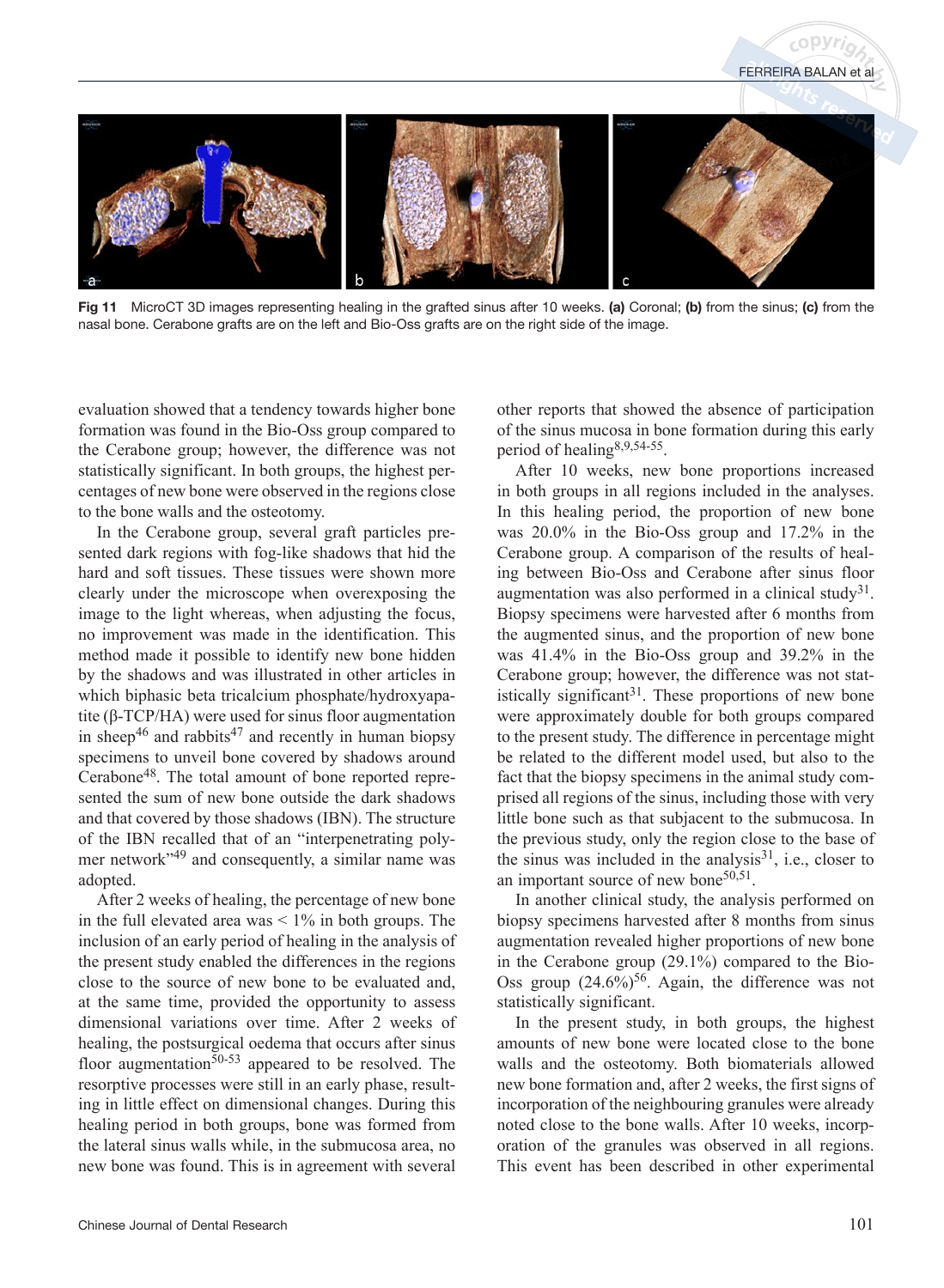studies<sup>24,27,28</sup>. In an experiment on sinus augmentation in rabbits, the sequential events of bone-to-graft contact at DBBM granules were analysed after 7, 14, 20 and 40 days of healing<sup>24</sup>. After 7 days, small amounts of bone were found close to the bone walls, whereas the DBBM granules were surrounded by soft tissue containing fibres and fibroblast-like cells arranged in layers in direct contact with the biomaterial surface, and after 14 days, several DBBM granules were covered by newly formed bone; however, the majority were surrounded by dense tissues, similar to those observed after 7 days of healing, and the regions between granules were occupied by loose tissue, poor in cells but rich in vessels $^{24}$ . In the following healing periods, further granules were enclosed by newly formed bone, and the surfaces not covered by bone presented dense tissues $24$ . The regions including those between granules, first occupied by loose tissues, underwent a transformation into primitive bone marrow<sup>24</sup>.

In the present study, after 10 weeks of healing, new bone in the whole area of the Bio-Oss group reached a proportion of 20.0%. This result is similar to that reported in another study in which Bio-Oss granules were treated with Argon plasma or left untreated before being used to fill the subantral space in rabbits<sup>26</sup>. The percentages of new bone after 10 weeks were 23.5% in the plasma group and 21.3% in the untreated group. The histological analyses were also performed in the bone wall and central regions of the sinuses<sup>26</sup>. The proportion of new bone in the group not treated with argon plasma was 26.3% in the bone wall region, and 13.2% in the central regions<sup>26</sup>. These data are consistent with those of the present study, with the proportion of new bone being approximately 22.0% to 26.0% in the bone wall region and 13.8% in the central region.

In both groups in the present study, the submucosa region exhibited lower amounts of new bone compared to the other regions examined, namely 6.9% and 9.7% in the Bio-Oss and Cerabone groups, respectively. Other similar experiments on sinus augmentation in rabbits reported data on bone formation in this region<sup>57-61</sup>. The presence of new bone subjacent to the sinus mucosa cannot exclude its contribution to bone formation; however, if this contribution does exist, it is limited. It is also necessary to consider that several perforations of the sinus mucosa were observed with relation to the biomaterial particles in both groups. It has been shown in a rabbit model that the presence of sinus mucosa perforations compromised new bone formation in the adjacent regions within the sinus<sup>62</sup>.

The difference in percentage between 2 and 10 weeks of healing was 7.0% for Bio-Oss and 13.5% for Cerabone. This means that part of the biomaterial was resorbed or lost through the osteotomy or the sinus mucosa. Indeed, several osteoclastic-like zones were observed around both biomaterials at the 2-week evaluation period whereas after 10 weeks, osteoclastic-like cells were rarely observed. This observation agrees with other reports that showed a progressively decreasing percentage of osteoclasts within the augmented space over time54,55.

 $c$  op  $V$ r

The two bovine cancellous bone grafts used in the present experiment as fillers for sinus augmentation were processed at different temperatures, namely 300°C for Bio-Oss and 1200°C for Cerabone. The process carried out at a high temperature produces macroporous particles with increased crystallinity which might result in slower resorption of the graft, and decreases the microporosity of the surface which might also reduce the osteoconductivity<sup>63-65</sup>. In the present study, however, despite the use of similar volumes of biomaterial in all sinuses, slightly higher volumes were found after 10 weeks compared to 2 weeks of healing. This in turn means that the volumes were maintained over time or even increased, perhaps for bone apposition.

The microCT showed higher percentages of new bone in the Bio-Oss group compared to the Cerabone group ( $P > 0.0001$ ). The data yielded from the microCT analysis were not completely in agreement with those from the histological analysis, especially for the 2-week period. These differences might be ascribed to the fact that histology is a 2-dimensional analysis that represents only a central, limited portion of the sinus that includes the osteotomy. The microCT analysis instead assesses the whole volume that also includes regions located distally and mesially to the osteotomy, in contact with the nasal bone, that represent a further source for bone formation; however, another aspect that should be considered is that the microCT analysis might make it difficult to discriminate between bone and xenogeneic bone graft, yielding contradictory outcomes compared to the histological assessments, especially in the earliest periods of healing25,66. Indeed, three out of four correlations evaluated between the bone percentage after 10 weeks in the Bio-Oss and Cerabone groups were weak, whereas only that for the Bio-Oss group applying a grey level of 70 to 100 was strong positive.

With regard to the limitations of the present study, the dark fog-like shadows present in some regions of Cerabone granules should be mentioned. This event, perhaps due to the high porosity of the biomaterial, the stain characteristics or the slow degradation of the biomaterial<sup>67</sup>, might obstruct identification of new bone and decrease the percentage of new bone detected with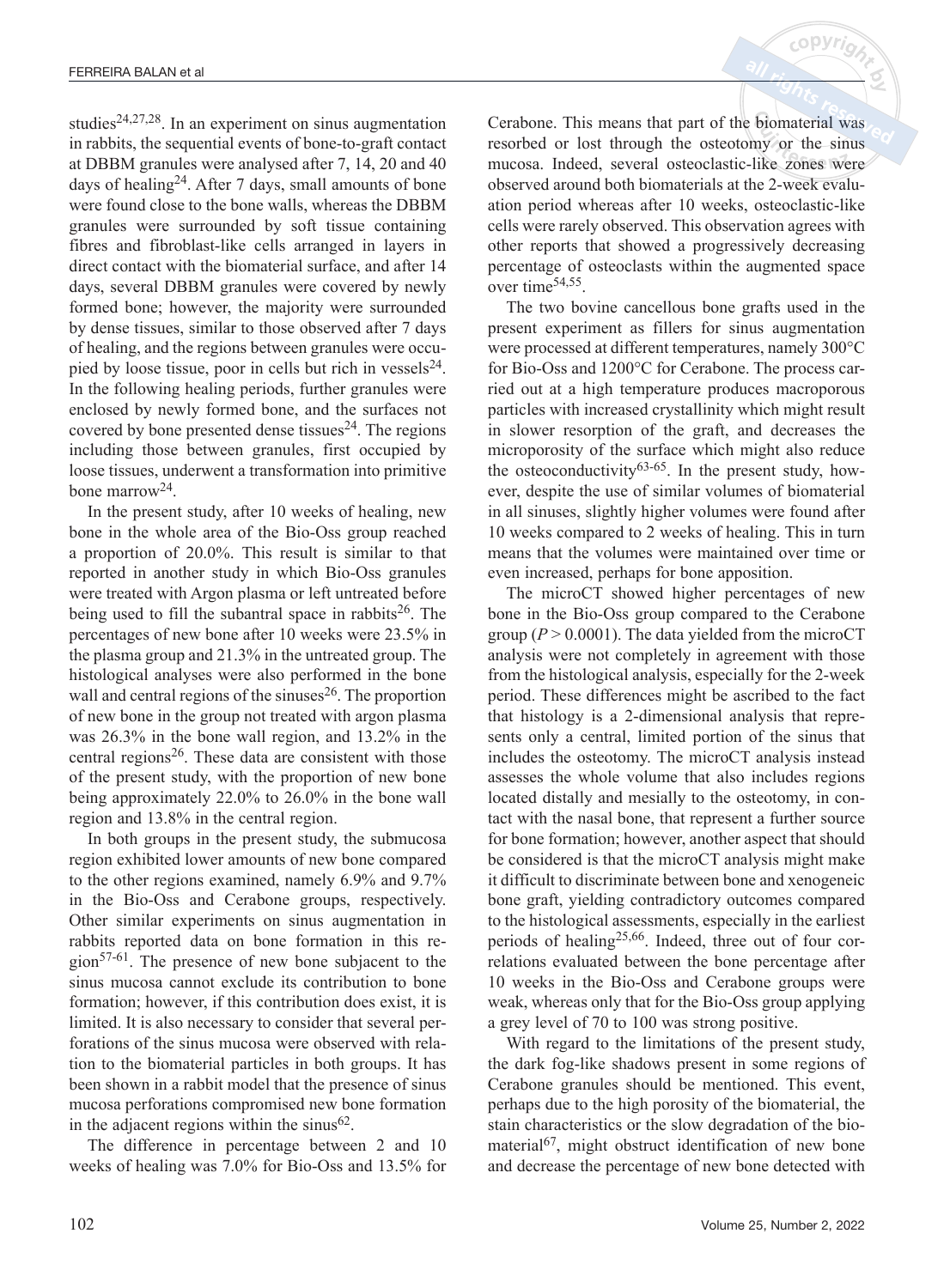Cerabone. The model used represents another limitation of the study considering the dimensions of the sinus and the lower thickness of the sinus mucosa compared to humans<sup>54</sup>. Moreover, healing in rabbits has been shown to be faster compared to humans<sup>68</sup>; thus, any inferences about humans must be taken with caution.

## **Conclusion**

The present study illustrated that both biomaterials provided conditions that allowed bone growth within the elevated space and confirmed that both biomaterials are suitable to be used as graft materials for sinus floor augmentation. The overexposure to the microscope light in the histological preparation might help to identify the tissues veiled by the dark shadows surrounding Cerabone particles.

# **Acknowledgements**

The authors acknowledge the contribution of Sebastião Bianco (Faculty of Dentistry of Ribeirão Preto, São Paulo, Brazil) for the histological processing. The Cerabone xenogeneic bone graft was provided free of charge by Straumann Italy, Milan, Italy.

# **Conflicts of interest**

The authors declare no conflicts of interest related to this study.

# **Author contribution**

Drs Vitor FERREIRA BALAN, Daniele BOTTICELLI, David PEÑARROCHA-OLTRA and Samuel Porfirio XAVIER contributed to the conceptualization of the study; Vitor FERREIRA BALAN and Eduardo PIRES GODOY contributed to surgical procedures; Dr Vitor FERREIRA BALAN contributed to the histological and microCT analyses; Drs Vitor FERREIRA BALAN, Daniele BOTTICELLI and Katsuhiko MASUDA contributed to the data analysis; Drs Daniele BOTTICELLI and Samuel Porfirio XAVIER contributed to the supervision of the project; Drs Vitor FERREIRA BALAN and Daniele BOTTICELLI contributed to the manuscript draft; Drs David PEÑARROCHA-OLTRA, Katsuhiko MASUDA, Daniele BOTTICELLI and Samuel Porfirio XAVIER contributed to finalising the article. All authors have read and approved the published version of the manuscript.

(Received Jan 30, 2022; accepted Mar 09, 2022)

#### **References**

- 1. Pjetursson BE, Tan WC, Zwahlen M, Lang NP. A systematic review of the success of sinus floor elevation and survival of implants inserted in combination with sinus floor elevation. J Clin Periodontol 2008;35(8, suppl):216–240.
- 2. Asai S, Shimizu Y, Ooya K. Maxillary sinus augmentation model in rabbits: Effect of occluded nasal ostium on new bone formation. Clin Oral Implants Res 2002;13:405–409.
- 3. Xu H, Shimizu Y, Asai S, Ooya K. Grafting of deproteinized bone particles inhibits bone resorption after maxillary sinus floor elevation. Clin Oral Implants Res 2004;15:126–133.
- 4. Corbella S, Taschieri S, Weinstein R, Del Fabbro M. Histomorphometric outcomes after lateral sinus floor elevation procedure: a systematic review of the literature and meta-analysis. Clin Oral Implants Res 2016;27:1106–1122.
- 5. Ellegaard B, Kølsen-Petersen J, Baelum V. Implant therapy involving maxillary sinus lift in periodontally compromised patients. Clin Oral Implants Res 1997;8:305–315.
- 6. Lundgren S, Andersson S, Gualini F, Sennerby L. Bone reformation with sinus membrane elevation: A new surgical technique for maxillary sinus floor augmentation. Clin Implant Dent Relat Res 2004;6:165–173.
- 7. Ellegaard B, Baelum V, Kølsen-Petersen J. Non-grafted sinus implants in periodontally compromised patients: A time-to-event analysis. Clin Oral Implants Res 2006;17:156–164.
- 8. Scala A, Botticelli D, Faeda RS, Rangel IG Jr, de Oliveira JA, Lang NP. Lack of influence of the Schneiderian membrane in forming new bone apical to implants simultaneously installed with sinus floor elevation: An experimental study in monkeys. Clin Oral Implants Res 2012;23:175–181.
- 9. Scala A, Botticelli D, Rangel IG Jr, de Oliveira JA, Okamoto R, Lang NP. Early healing after elevation of the maxillary sinus floor applying a lateral access: A histological study in monkeys. Clin Oral Implants Res 2010;21:1320–1326.
- 10. Cricchio G, Palma VC, Faria PE, et al. Histological findings following the use of a space-making device for bone reformation and implant integration in the maxillary sinus of primates. Clin Implant Dent Relat Res 2009;11(suppl 1:e14–e22.
- 11. Cricchio G, Palma VC, Faria PE, et al. Histological outcomes on the development of new space-making devices for maxillary sinus floor augmentation. Clin Implant Dent Relat Res 2011;13:224–230.
- 12. Schweikert M, Botticelli D, de Oliveira JA, Scala A, Salata LA, Lang NP. Use of a titanium device in lateral sinus floor elevation: An experimental study in monkeys. Clin Oral Implants Res 2012;23: 100–105.
- 13. Johansson LÅ, Isaksson S, Adolfsson E, Lindh C, Sennerby L. Bone regeneration using a hollow hydroxyapatite space-maintaining device for maxillary sinus floor augmentation--A clinical pilot study. Clin Implant Dent Relat Res 2012;14:575–584.
- 14. Klijn RJ, Meijer GJ, Bronkhorst EM, Jansen JA. Sinus floor augmentation surgery using autologous bone grafts from various donor sites: A meta-analysis of the total bone volume. Tissue Eng Part B Rev 2010;16:295–303.
- 15. De Santis E, Lang NP, Ferreira S, Garcia IR Jr, Caneva M, Botticelli D. Healing at implants installed concurrently to maxillary sinus floor elevation with Bio-Oss® or autologous bone grafts. A histo-morphometric study in rabbits. Clin Oral Implants Res 2017;28:503–511.
- 16. Scala A, Lang NP, de Carvalho Cardoso L, Pantani F, Schweikert M, Botticelli D. Sequential healing of the elevated sinus floor after applying autologous bone grafting: An experimental study in minipigs. Clin Oral Implants Res 2015;26:419–425.
- 17. Clavero J, Lundgren S. Ramus or chin grafts for maxillary sinus inlay and local onlay augmentation: Comparison of donor site morbidity and complications. Clin Implant Dent Relat Res 2003;5:154–160.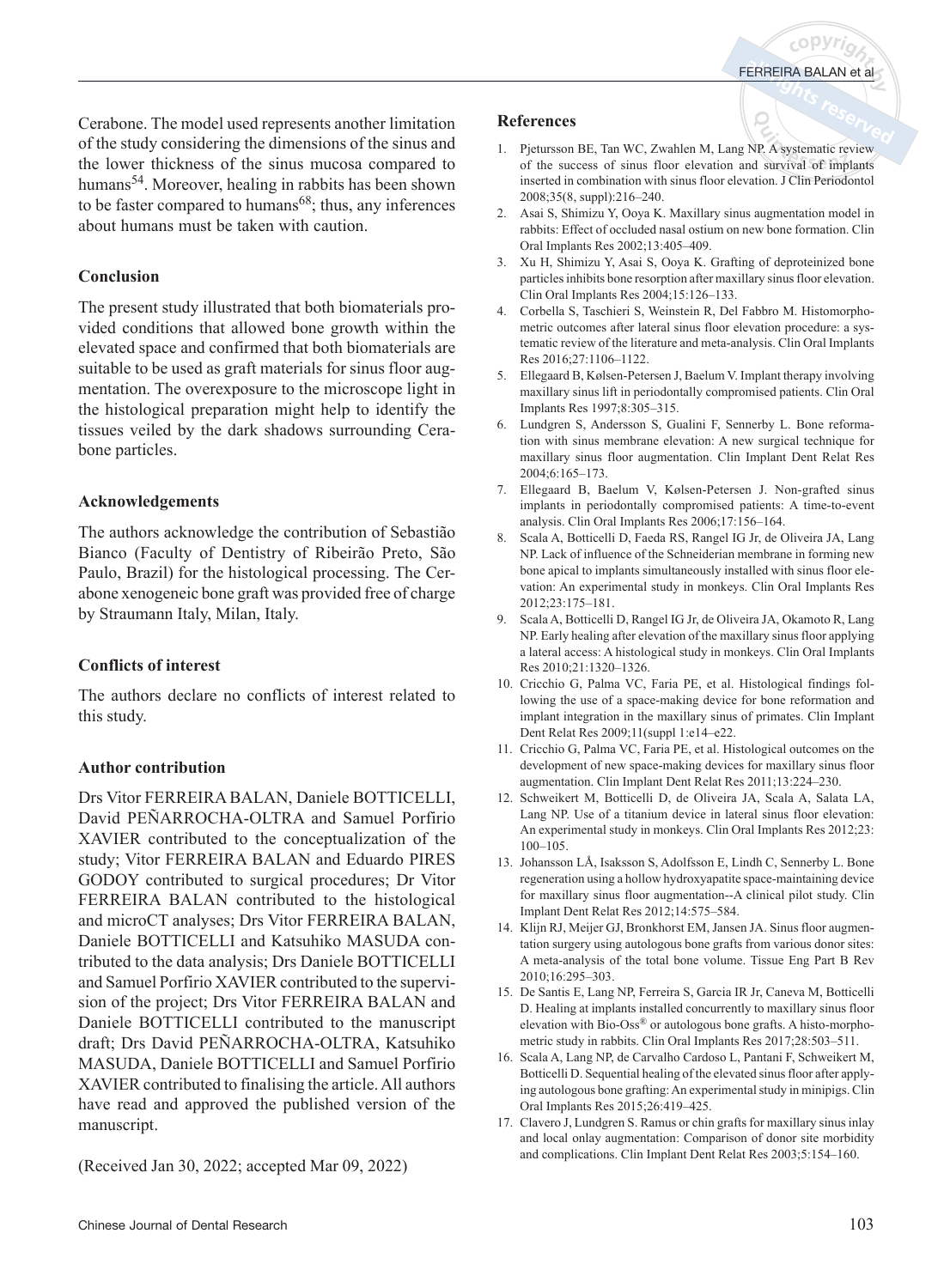

- 18. Jensen T, Schou S, Svendsen PA, et al. Volumetric changes of the graft after maxillary sinus floor augmentation with Bio-Oss and autogenous bone in different ratios: A radiographic study in minipigs. Clin Oral Implants Res 2012;23:902–910.
- 19. Sbordone L, Levin L, Guidetti F, Sbordone C, Glikman A, Schwartz-Arad D. Apical and marginal bone alterations around implants in maxillary sinus augmentation grafted with autogenous bone or bovine bone material and simultaneous or delayed dental implant positioning. Clin Oral Implants Res 2011;22:485–491.
- 20. Jensen T, Schou S, Stavropoulos A, Terheyden H, Holmstrup P. Maxillary sinus floor augmentation with Bio-Oss or Bio-Oss mixed with autogenous bone as graft in animals: A systematic review. Int J Oral Maxillofac Surg 2012;41:114–120.
- 21. Manfro R, Fonseca FS, Bortoluzzi MC, Sendyk WR. Comparative, histological and histomorphometric analysis of three anorganic bovine xenogenous bone substitutes: Bio-Oss, Bone-Fill and Gen-Ox Anorganic. J Maxillofac Oral Surg 2014;13:464–470.
- 22. Moon JW, Sohn DS, Heo JU, Kim JS. Comparison of two kinds of bovine bone in maxillary sinus augmentation: A histomorphometric study. Implant Dent 2015;24:19–24.
- 23. Mordenfeld A, Lindgren C, Hallman M. Sinus floor augmentation using Straumann® BoneCeramic™ and Bio-Oss® in a split mouth design and later placement of implants: A 5-year report from a longitudinal study. Clin Implant Dent Relat Res 2016;18:926–936.
- 24. Caneva M, Lang NP, Rangel IG Jr, et al. Sinus mucosa elevation using Bio-Oss® or Gingistat® collagen sponge: an experimental study in rabbits. Clin Oral Implants Res 2017;28:e21–e30.
- 25. Iida T, Baba S, Botticelli D, Masuda K, Xavier SP. Comparison of histomorphometry and microCT after sinus augmentation using xenografts of different particle sizes in rabbits. Oral Maxillofac Surg 2020;24:57–64.
- 26. Hirota A, Yamada Y, Canullo L, Xavier SP, Baba S. Bioactivation of bovine bone matrix using argon plasma: An experimental study for sinus augmentation in rabbits. Int J Oral Maxillofac Implants 2020;35:731–738.
- 27. Busenlechner D, Huber CD, Vasak C, Dobsak A, Gruber R, Watzek G. Sinus augmentation analysis revised: The gradient of graft consolidation. Clin Oral Implants Res 2009;20:1078–1083.
- 28. Godoy EP, Alccayhuaman KAA, Botticelli D, et al. Osteoconductivity of bovine xenograft granules of different sizes in sinus lift: A histomorphometric study in rabbits. Dent J (Basel) 2021;9:61.
- 29. Galindo-Moreno P, Hernández-Cortés P, Aneiros-Fernández J, et al. Morphological evidences of Bio-Oss® colonization by CD44-positive cells. Clin Oral Implants Res 2014;25:366–371.
- 30. Riachi F, Naaman N, Tabarani C, et al. Influence of material properties on rate of resorption of two bone graft materials after sinus lift using radiographic assessment. Int J Dent 2012;2012:737262.
- 31. Mahesh L, Mascarenhas G, Bhasin MT, Guirado C, Juneja S. Histological evaluation of two different anorganic bovine bone matrixes in lateral wall sinus elevation procedure: A retrospective study. Natl J Maxillofac Surg 2020;11:258–262.
- 32. Zahedpasha A, Ghassemi A, Bijani A, Haghanifar S, Majidi MS, Ghorbani ZM. Comparison of bone formation after sinus membrane lifting without graft or using bone substitute "histologic and radiographic evaluation". J Oral Maxillofac Surg 2021;79:1246–1254.
- 33. Tawil G, Barbeck M, Unger R, Tawil P, Witte F. Sinus floor elevation using the lateral approach and window repositioning and a xenogeneic bone substitute as a grafting material: A histologic, histomorphometric, and radiographic analysis. Int J Oral Maxillofac Implants 2018;33:1089–1096.
- 34. Imai H, Lang NP, Ferri M, Hirota A, Apaza Alccayhuaman KA, Botticelli D. Tomographic assessment on the influence of the use of a collagen membrane on dimensional variations to protect the antrostomy after maxillary sinus floor augmentation: A randomized clinical trial. Int J Oral Maxillofac Implants 2020;35:350–356.
- 35. Perić Kačarević Z, Kavehei F, Houshmand A, et al. Purification processes of xenogeneic bone substitutes and their impact on tissue reactions and regeneration. Int J Artif Organs 2018;41:789–800.
- 36. Laschke MW, Witt K, Pohlemann T, Menger MD. Injectable nanocrystalline hydroxyapatite paste for bone substitution: In vivo analysis of biocompatibility and vascularization. J Biomed Mater Res B Appl Biomater 2007;82:494–505.
- 37. Huber FX, Berger I, McArthur N, et al. Evaluation of a novel nanocrystalline hydroxyapatite paste and a solid hydroxyapatite ceramic for the treatment of critical size bone defects (CSD) in rabbits. J Mater Sci Mater Med 2008;19:33–38.
- 38. Catros S, Sandgren R, Pippenger BE, Fricain JC, Herber V, El Chaar E. A novel xenograft bone substitute supports stable bone formation in circumferential defects around dental implants in minipigs. Int J Oral Maxillofac Implants 2020;35:1122–1131.
- 39. Shakir M, Jolly R, Khan AA, et al. Resol based chitosan/nanohydroxyapatite nanoensemble for effective bone tissue engineering. Carbohydr Polym 2018;179:317–327.
- 40. Kumlien J, Schiratzki H. Blood flow in the rabbit sinus mucosa during experimentally induced chronic sinusitis. Measurement with a diffusible and with a non-diffusible tracer. Acta Otolaryngol 1985;99:630–636.
- 41. Kennedy DW, Shaalan H. Reevaluation of maxillary sinus surgery: Experimental study in rabbits. Ann Otol Rhinol Laryngol 1989;98:901–906.
- 42. Trajkovski B, Jaunich M, Müller WD, Beuer F, Zafiropoulos GG, Houshmand A. Hydrophilicity, viscoelastic, and physicochemical properties variations in dental bone grafting substitutes. Materials (Basel) 2018;11:215.
- 43. Costa MM, Botticelli D, Moses O, et al. Maxillary sinus augmentation using ceramic alloplastic granules or paste: An experimental study in rabbits. Dent J (Basel) 2021;9:65.
- 44. Lee JH, Yi GS, Lee JW, Kim DJ. Physicochemical characterization of porcine bone-derived grafting material and comparison with bovine xenografts for dental applications. J Periodontal Implant Sci 2017;47:388–401.
- 45. Schroeder HE, Münzel-Pedrazzoli S. Correlated morphometric and biochemical analysis of gingival tissue. Morphometric model, tissue sampling and test of stereologic procedures. J Microsc 1973;99:301–329.
- 46. Perini A, Ferrante G, Sivolella S, Velez JU, Bengazi F, Botticelli D. Bone plate repositioned over the antrostomy after sinus floor elevation: An experimental study in sheep. Int J Implant Dent 2020;6:11.
- 47. Tanaka K, Botticelli D, Canullo L, Baba S, Xavier SP. New bone ingrowth into β-TCP/HAgraft activated with argon plasma:Ahistomorphometric study on sinus lifting in rabbits. Int J Implant Dent 2020;6:36.
- 48. Kotsu M, Apaza Alccayhuaman KA, Ferri M, et al. Osseointegration at implants installed in composite bone. A histological randomized clinical trial on sinus floor elevation. J Funct Biomater 2022;13:22.
- 49. International Union of Pure and Applied Chemistry. Compendium of Chemical Terminology (the "Gold Book"), ed 2. https://goldbook. iupac.org/ Accessed April 30 2022.
- 50. Kawakami S, Lang NP, Iida T, Ferri M, Apaza Alccayhuaman KA, Botticelli D. Influence of the position of the antrostomy in sinus floor elevation assessed with cone-beam computed tomography: A randomized clinical trial. J Investig Clin Dent 2018;9:e12362.
- 51. Kawakami S, Lang NP, Ferri M, Apaza Alccayhuaman KA, Botticelli D. Influence of the height of the antrostomy in sinus floor elevation assessed by cone beam computed tomography – A randomized clinical trial. Int J Oral Maxillofac Implants 2019;34:223–232.
- 52. Kato S, Omori Y, Kanayama M, et al. Sinus mucosa thickness changes and ostium involvement after maxillary sinus floor elevation in sinus with septa. A cone beam computed tomography study. Dent J (Basel) 2021;9:82.
- 53. Sakuma S, Ferri M, Imai H, et al. Involvement of the maxillary sinus ostium (MSO) in the edematous processes after sinus floor augmentation: a cone-beam computed tomographic study. Int J Implant Dent 2020;6:35.